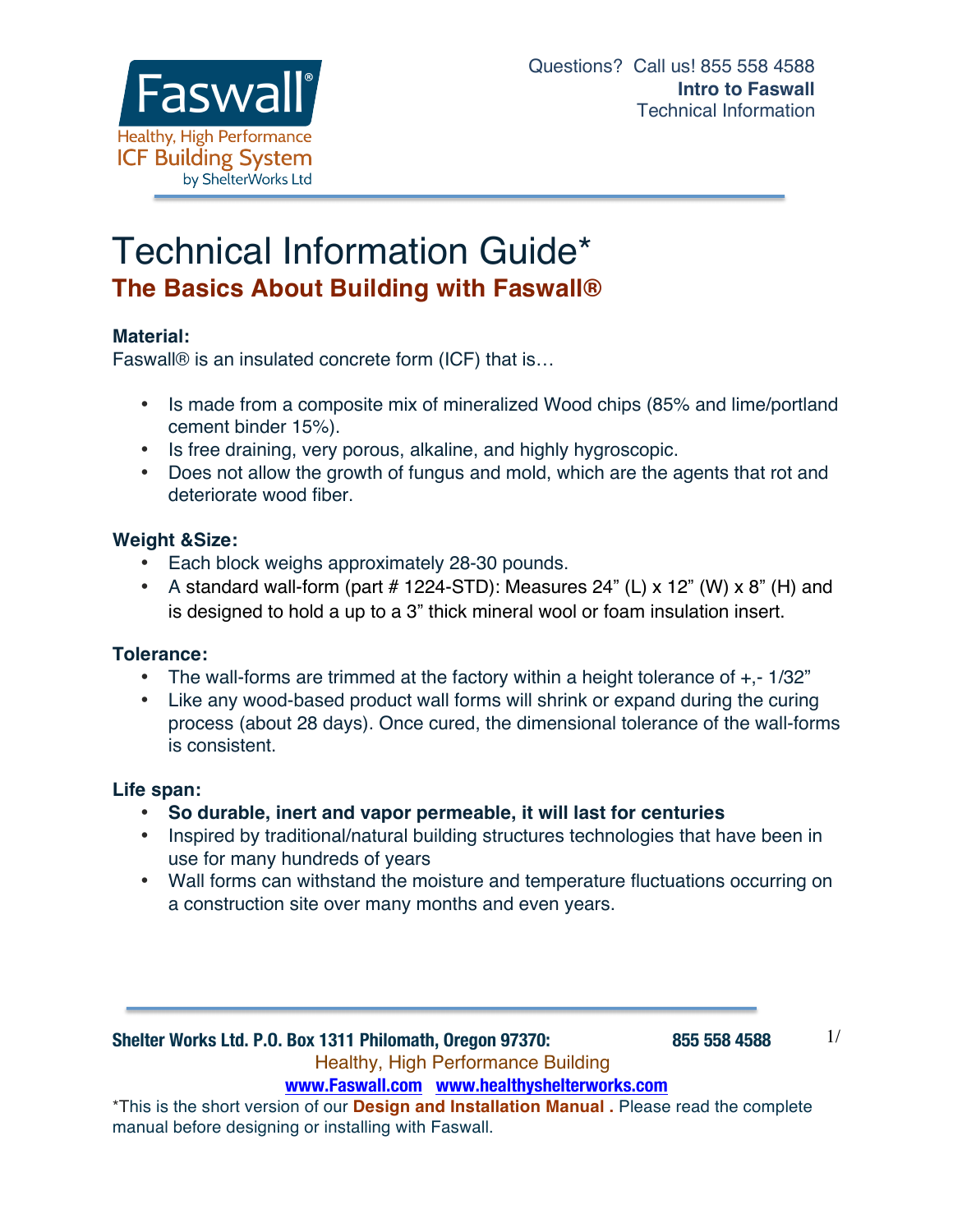

## **Insulating Values for a concrete filled Faswall wall, with….**

- 3" Mineral wool inserts, interior plaster, exterior stucco: **R 21 (U-Value .048)**
- 3" Poli Iso foam inserts, interior plaster, exterior stucco **R-25.5 (U-Value .039)** NO additional insulation: **R-11.8 (U-Value .085)**

## **Wall-forms: a stay in place Insulating Concrete Form (ICF).**

Faswall wall-forms are dry-stacked without the need for mortar. They are filled with concrete and insulation to create a high-performance and healthy wall system. In the Faswall® ICF wall system….

- The blocks' weight, the striation of the cement-wood chip composite, and the interlocking ends, create a stable wall even prior to the concrete infilling.
- Create a reinforced concrete post and beam wall.
- The post and beam system is referred to as a "screen-grid" (SG) wall system.
- A vertical 5"x9" (or larger) post is formed at 12' on center (OC)
- A horizontal 4.5" diameter bond beam (grout joint) is formed at 16" OC vertically.
- Alternative concrete and rebar layouts are possible with our "flat stock" and "large core" blocks (subject to engineering).

## **NOTE: Faswall blocks are designed to be filled with concrete and are not intended to stand alone as load bearing blocks.**

The Faswall Wall Forms are supplied in four main types for building your entire project:

- Standard, Corner (outside and inside), All Purpose (AP) and End Block.
- The quantity of each wall form needed for the project is determined in consultation with the owner, contractor or designer.

•

Standard Wall Form



*This is the predominate wall form used. It is 24" long x 12" wide x 8" tall.*

#### **Shelter Works Ltd. P.O. Box 1311 Philomath, Oregon 97370: 855 558 4588** Healthy, High Performance Building

2/

## **www.Faswall.com www.healthyshelterworks.com**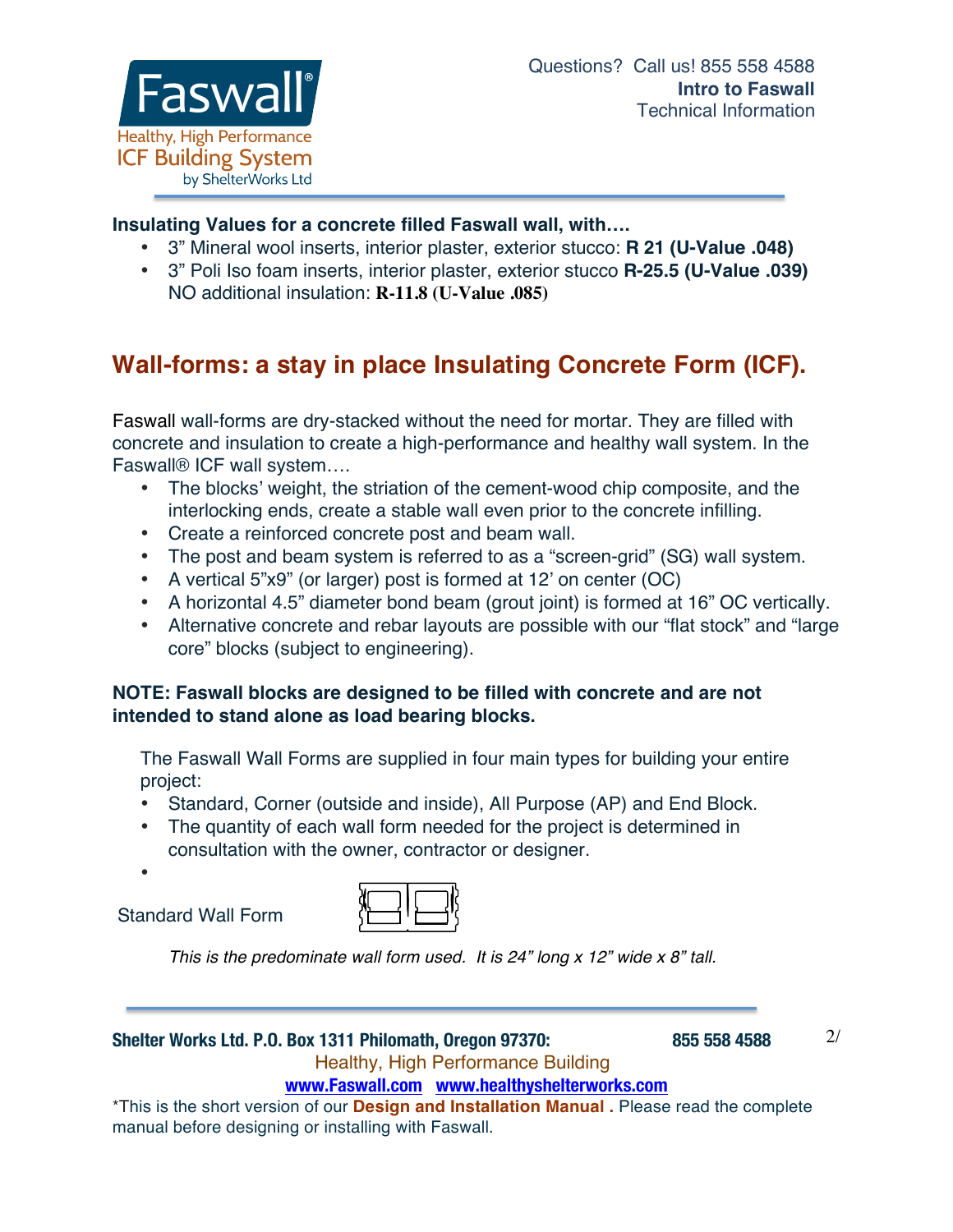



Corner Wall Form (inside and outside available)



AP Wall Form





This is an 'all purpose' wall form. It is mostly used to form ½ blocks as it can be split. It can also be used as a corner or as a standard. Field notching is required.

Male End Block'

Female End Block

These blocks are used at openings or at the end of a wall. They feature a solid wall to which doors and windows can attach.

All units are interchangeable dimensionally. The AP and Corner units can be used as a standard wall form.

**Shelter Works Ltd. P.O. Box 1311 Philomath, Oregon 97370: 855 558 4588** Healthy, High Performance Building **www.Faswall.com www.healthyshelterworks.com** \*This is the short version of our **Design and Installation Manual .** Please read the complete manual before designing or installing with Faswall.

3/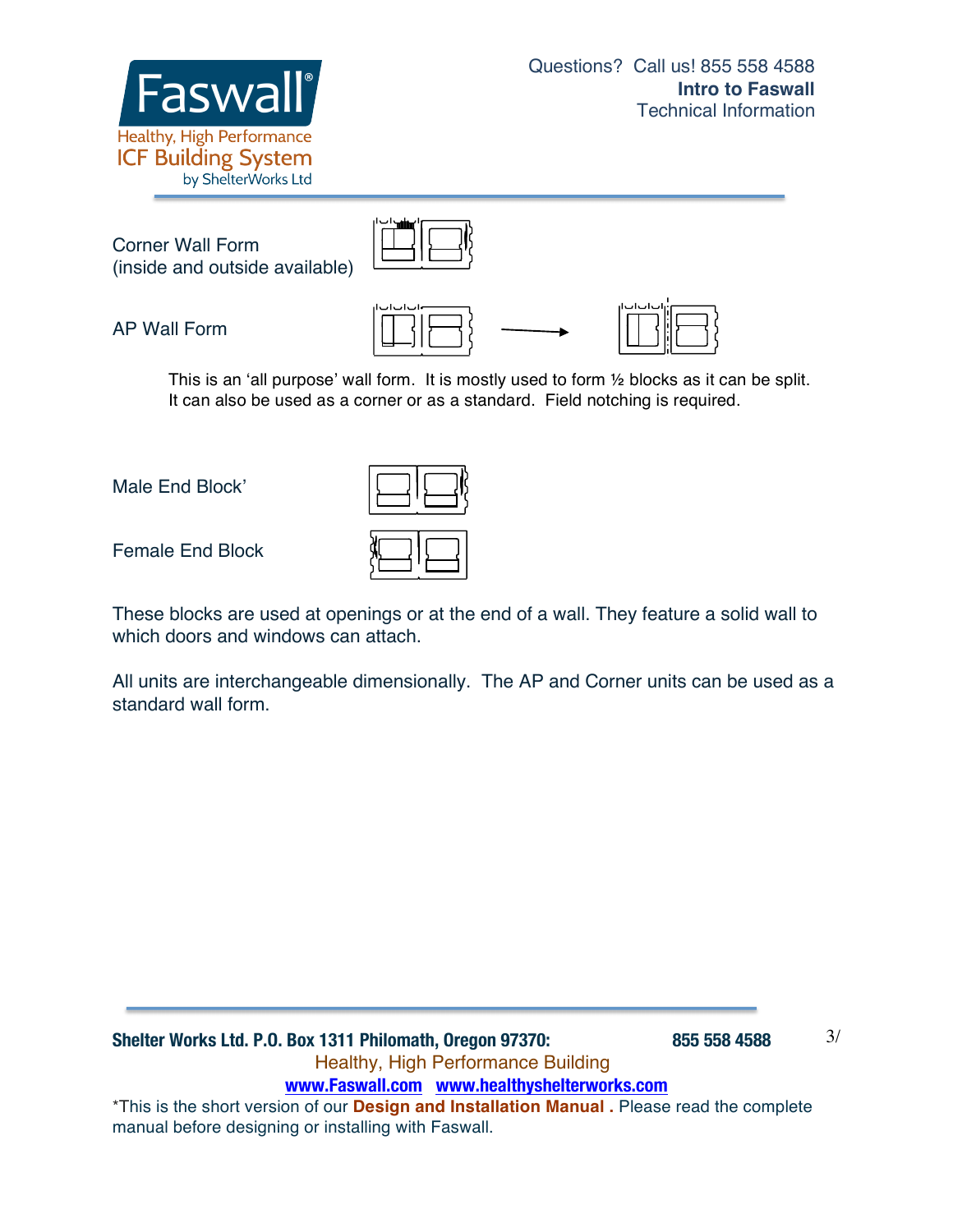

## **Building with Faswall - General Information**

## **Engineering**

Faswall structures are usually structurally engineered. Typically, **ACI 318** is the basis for an engineered solution.

- Faswall® formed concrete structures may be utilized for 1-3 story residential, commercial and industrial buildings.
- It is also often used for engineered basements, daylight basements and stemwalls (conditioned crawlspaces).
- More complete engineering data is available from ShelterWorks that includes physical testing of the wall-forms, load tables, fire testing, termite testing, acoustical testing, etc.

## **Fire Resistance and Sound Proofing**

- Faswall® received & exceeds a 4 hour fire rating (see website or ask for testing).
- Faswall® is very sound resistant (ASTM E 90-90) with an STC rating of 55.

## **Tools needed to install Faswall®**

- Most wood cutting tools are appropriate for cutting Faswall, for example:
- Circular or miter saw 7"–12" diameter with carbide blades for specialty cutting.
- Reciprocating saw with 12"-16" carbide blade for rough cutting the wall-forms.
- Electric chain saw is a favorite, the stiff bar/chain cuts 12" block.
- Rubber mallet for positioning wall forms prior to filling is an essential tool.
- ICFVL ledger connector system (by Simpson) or hole saws for ledger boards
- Cordless drill and appropriate selection of bits for driving fasteners.
- Level, string, plumb bob to assure a plumb and level wall.
- Adequate moveable set of scaffolding system in proportion to the job
- Rebar bending, fastening, and cutting equipment

WARNING: Protect eyes with safety glasses and mouth & nose with dust mask when cutting Faswall® forms!

## **Shelter Works Ltd. P.O. Box 1311 Philomath, Oregon 97370: 855 558 4588** Healthy, High Performance Building

4/

**www.Faswall.com www.healthyshelterworks.com**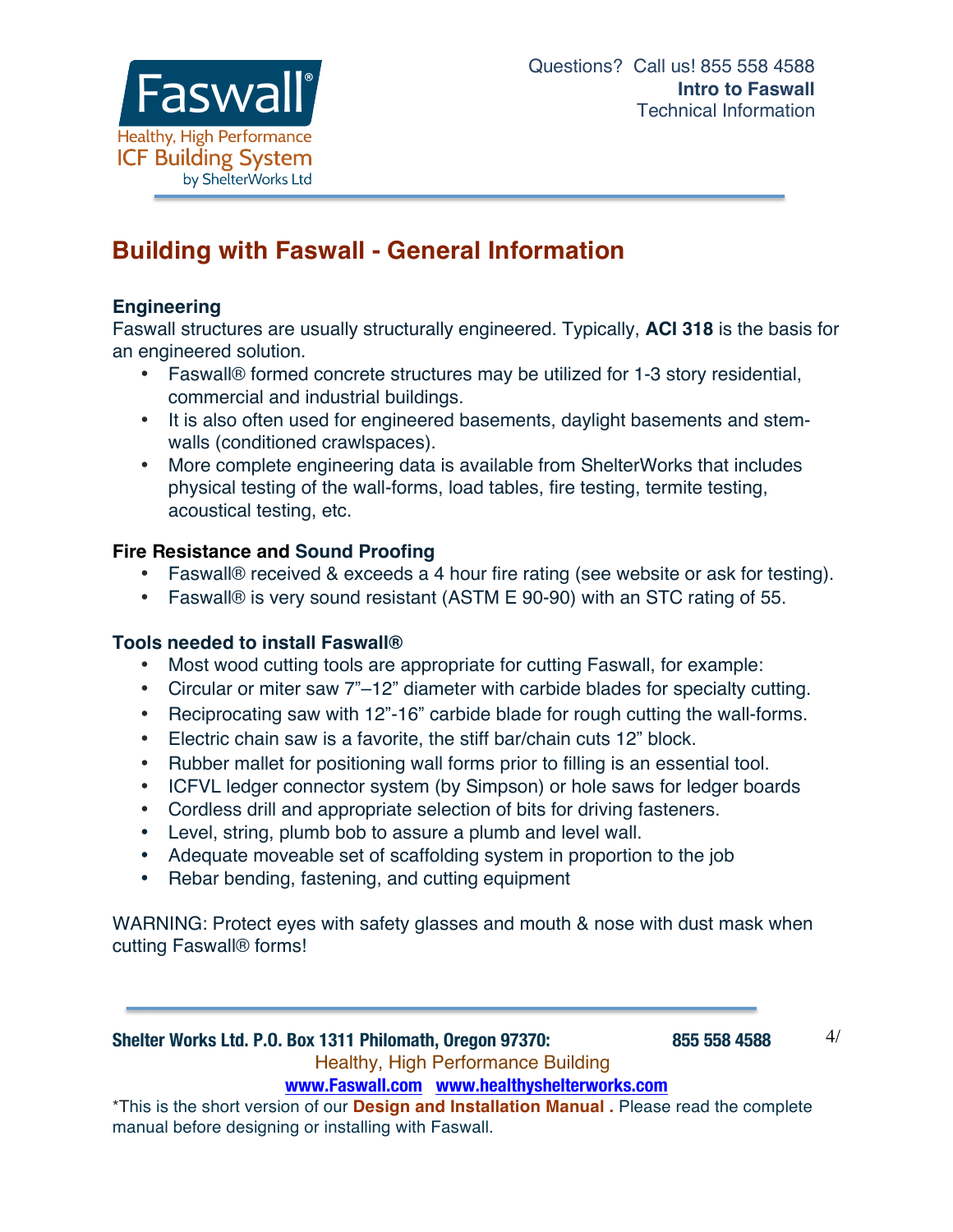

## **Materials needed to install Faswall®**

- Wood: For temporary wood bucks (frames) at each opening use 2x10 lumber for the sides and header and two 2x4's on edge for the sill. 2x lumber or plywood is needed to form corner boards at wall corners.
- Plywood; 4' x 8' sheets fabricated for temp strapping or mending/cover plates.
- Coarse threaded fasteners (#9 x 3" deck screws) for applying to weakened areas of the wall or cut/altered block.
- Fasteners; coated deck screws. #9 x 3" and #9 x 3.5" for fastening corner units, for modifying wall-forms, for fastening bucks and plywood to the wall forms.
- Wood shims for occasional leveling of courses (usually not needed). Plastic shims for leveling the first course if that approach is selected
- Mortar mix (the first row can be laid in mortar). Leveling w/ shims and grouting w/ mortar after is also a good method. It is very important that the first row be perfectly level to build up the wall.
- Mortar or other filler can be used to fill small gaps in the wall.
- Construction adhesive such as Tight-bond (solvent free) adhesive, polyurethane concrete/masonry sealant or nonexpanding urethane foam to secure a wall-form that has been cut (adhesives are used only as a supplement to patching).

## **Setting the Forms**

Before workers begin to lay out the wall-forms on the building perimeter, they must understand that the forms are not conventional concrete blocks.

Installers need to carefully study the detailed **Design and Installation Manual** and the accompanying diagrams and illustrations.

- If there are any questions about the proper use of Faswall® wall-forms, do not hesitate to contact the manufacturer.
- In order to realize all the benefits and advantages of the system, it is vitally important that the system be used correctly.

#### **Foundations + Slabs**

To be designed/engineered and constructed in accordance with all applicable building codes and ordinances as well as engineers' specifications if an engineer's involvement is required.

#### **Shelter Works Ltd. P.O. Box 1311 Philomath, Oregon 97370: 855 558 4588**

5/

Healthy, High Performance Building

#### **www.Faswall.com www.healthyshelterworks.com**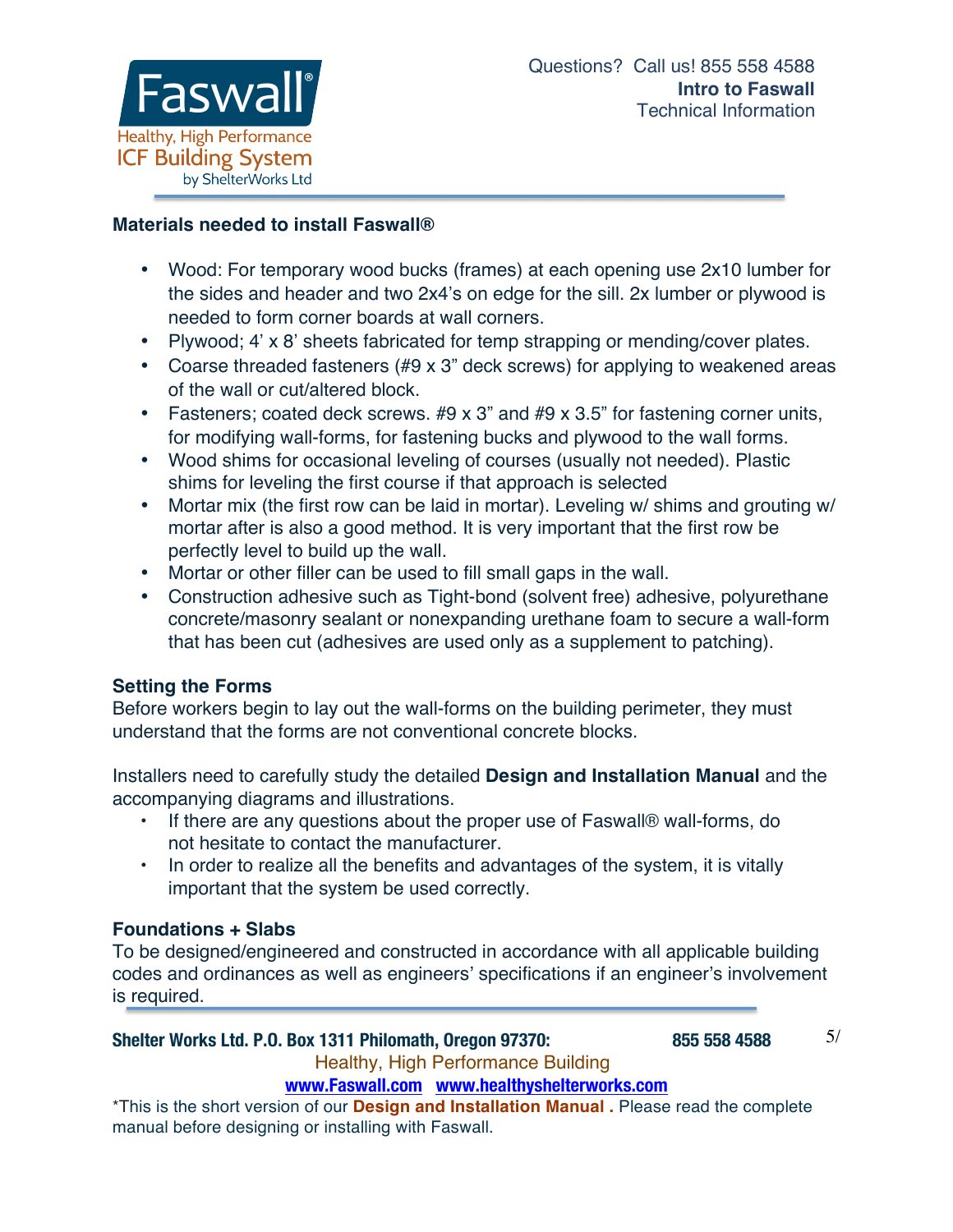

## **Windows + Doors**

The preferred method is to fasten windows and doors directly into the wall-form material. End Blocks and half blocks are designed to build openings as they have smooth ends to which windows can be fastened with screws.

## **Floors**

When an intermediate floor system is designed into the FASWALL® structure, it is generally assumed to be of wood. Because these floors do not have components that can adequately support the dead weight of the heavy wall assembly above it, the typical design criterion is to "hang" the floor from the inside of the wall structure.

There are 2 main methods that engineers typically specify for this.

- ICFVL ledger connector system (by Simpson) or
- Cantilevering anchor bolts from the concrete core to attach ledger boards

## **Fastening to the wall-forms.**

- For lighter loads coated #8 or #9 deck screws can be used (if the depth of penetration into the wall-form is maximized).
- Fastening screws at points where the wall-form web is present is preferable as you can penetrate deep into the wall-form using 3.5-4" (or longer) screws.
- Mechanical fasteners appropriate for the weight of the item to be attached should be anchored directly into the concrete core.

## **Electrical & Plumbing (see Website)**

## **Surface Finishing (see Website)**

- Exterior
	- o Stucco (cement or lime based)
	- $\circ$  Siding (wood or fiber) with vented rain screen.
- **Interior** 
	- o Natural (lime or clay) plasters



6/

**Shelter Works Ltd. P.O. Box 1311 Philomath, Oregon 97370:** Healthy, High Performance Building

**www.Faswall.com www.healthyshelterworks.com**